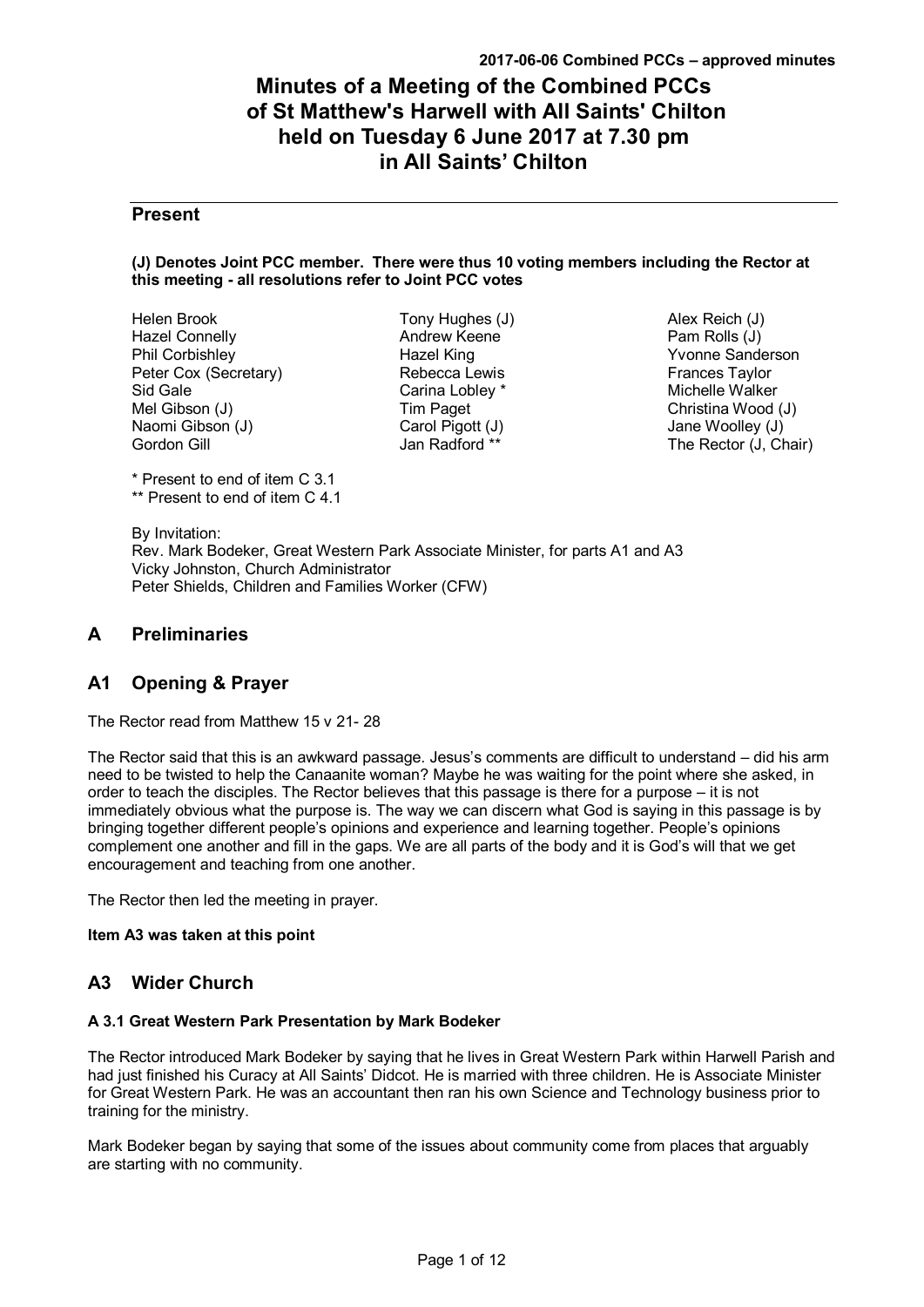He had the idea of having a minister for Great Western Park, and suggested it to Bishop Colin, who in turn suggested that Mark could fulfil the role himself. After due consideration Mark and Bishop Colin decided that this would be the right thing. He has enthusiasm for Great Western Park; he does not have all the answers. His Ministry affects us in this Benefice.

When starting his ministerial work, Mark had received Psalm 139 Verse 14 which ends "…That which I know very well". He considered what is it that we know very well and how do we let people on GWP know?

Mark described Great Western Park:

- It is a major development and has a considerable impact on Didcot and surrounding villages. Didcot has significantly increased in population with GWP and will increase again with Valley Park. There can be strained relations between the old and GWP e.g. due to extra traffic
- People are moving in to thousands of new homes in a relatively small space at a fast pace, which can cause problems. Other issues are around debt, broken relationships, loneliness, unrealistic expectations, and abuse.
- People are coming into GWP to make use of the new facilities, for example 600 people regularly use the Sports Complex of which Mark is a trustee.
- GWP is in the parishes of All Saints', Didcot, St. Peter's Didcot and St Matthew's Harwell. Harwell Parish also has a lot of building going on.

#### **Connecting with Community**

He considered what is community and how do people connect? If people are already interested in Christianity or are believers they will already be in a Church. Mark encourages Christians to go to a preexisting church. There are many who do not want to go to a traditional church, who did not receive the Gospel from the previous generation.

He considered how you connect with and befriend the communities such as around the play areas and the school. He started a community café as an alternative to a church meeting, but some people are not comfortable with that either.

The Church is on the margins of the community, but with so much to offer. Also there is no baggage as it is a new church and there was nothing there before. The Church was a footnote in the recent local tragedies. He accepts that this is the situation and offers fun and hospitality. He is careful not to "preach".

He considered how to start supporting communities and growing faith. He started with a Mr. Muddle activity, to say that people are important and matter. People will turn up to events if you ask them.

He got involved with community matters including ensuring the shop was opened, and making the community space permanent rather than temporary.

Safe spaces to engage residents include the Café, UTC – Mark is a governor, schools (for Prayer Spaces) including the Aureus School. There have been negative comments about these in the rest of Didcot so Mark encourages people to come and see for themselves.

A long term approach is being taken with the Ministry. Bishop Colin chairs a Steering Committee which includes the Rector and the Deanery Lay Chair Gordon Gill. There is emphasis on underpinning and consolidation of the current activities and not taking on too many - continuing the good activities and letting the rest go.

There is an impact on the existing local church structure. The role for the local churches could be in gathering in or sending out, resourcing and commitment including funding. Mark is grateful to the local clergy for their support. Accountability comes from Mark having an agreed role and structure.

He had considered what sort of church would fit – a church plant or organic growth (which is higher risk). A leadership team has been commissioned and is being nurtured; Mark feels God has called them.

The Ministry is ecumenical including the Methodists with two part time chaplains.

He summed up by restating the challenge of the Psalm 139 verse 14: "..that I know very well" – how do I offer that to people who need spiritual life in a place that is so new that it doesn't yet have a heart? "That I know very well" is about the fact that God loves us and has known us from the very beginning. He concluded by asking for prayer. He can give more talks if required.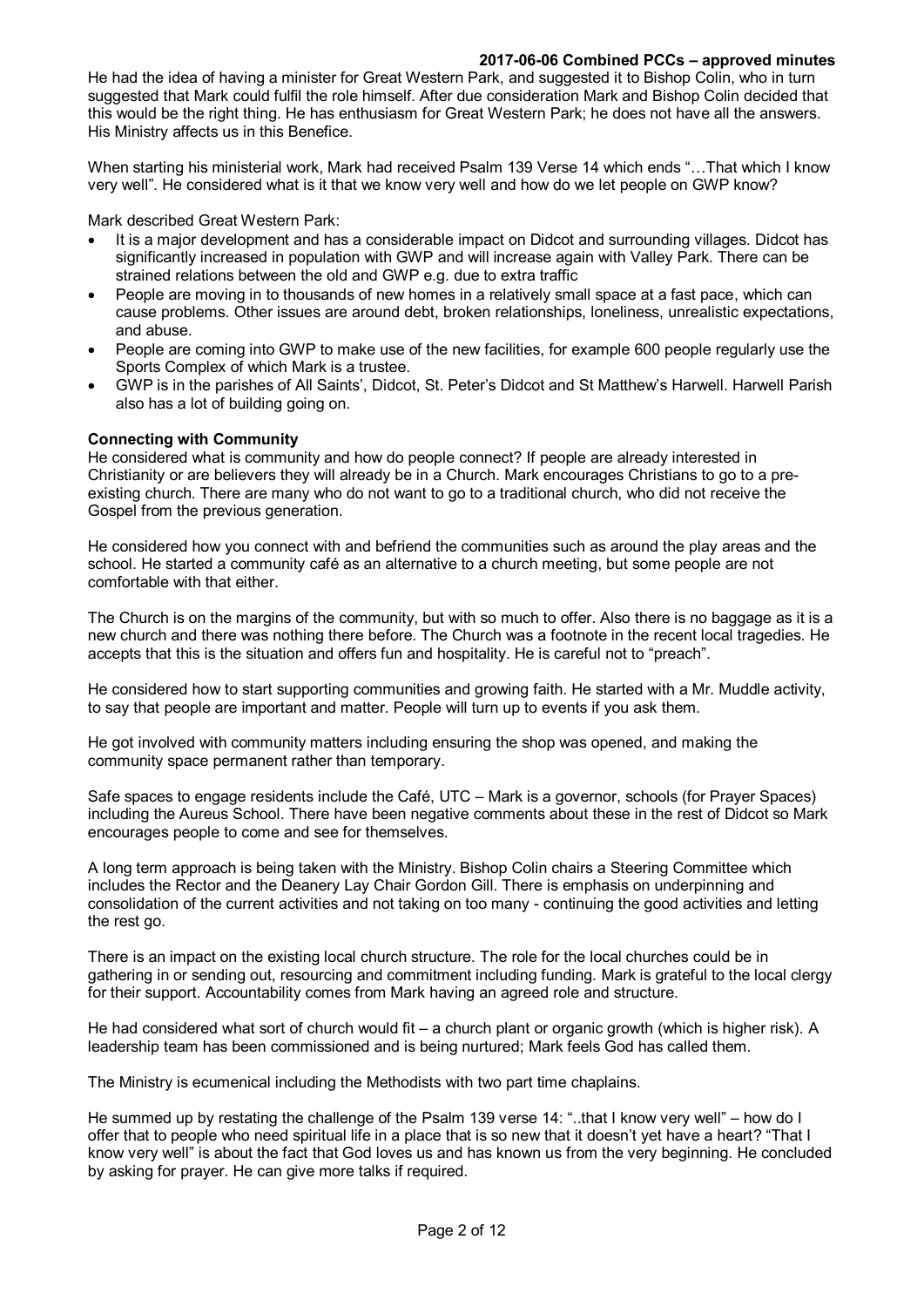The Rector said that Mark Bodeker's time was spilt between Great Western Park and All Saints' Didcot during his Curacy, but he has graduated and from this summer onwards he is working full time for Great Western Park. Increasing numbers of houses are being built in our Benefice - a shift is happening.

Mark Bodeker answered questions on the following subjects and there was discussion including:

#### **Parish Borders**

Parish borders may be changed if it is right for everyone. He doesn't want to focus on this as it would take too much time and energy.

Gordon Gill said that it took four years for the new parish in Ladygrove to get to the legal stage. Forming a new parish has consequences including parishioners will lose the right to be married, buried and baptised in the "old" parishes. The process is likely to take five to six years for Great Western Park.

The Rector said that there is an informal relationship for now.

#### **Home Groups**

There is one home group consisting of the leadership team, they are studying the New Testament and asking what is Church? There will be a second group soon.

#### **Church on the Margins**

It was suggested that this was something the wider church can learn from. Mark Bodeker said that it is fortunate that there is no history for GWP as there were no traditions or ongoing activities they needed to hold on to. The sooner we realise we are not at the heart of things the better. It can be liberating as there are some activities that people expect the church to do but do not support and can be stopped or not started. When people don't support an activity they look for other people to blame, which is not a good advert for the church. You can consider what is the essence of ministry and what are the essential activities – meeting and prayer – and what do we mean by that.

#### **Shared Activities**

It was suggested that as this is a small Benefice we may be trying to do too much "on our own patch", such as "Fresh Expressions" - maybe we would be better to point people to the Great Western Park service instead: We could develop a model where people move between the parishes and we share resources and activities.

Mark agreed that the church in general is looking to do smaller gatherings. Big churches can mean ghettos for those with mobility problems. There was some agreement to this and it was said that big churches can be isolating for all people due to travel times.

Mark is getting more baptism and wedding enquiries (which are frequently referred on to the surrounding parishes) and connections will develop. The Rector agreed that these are on the increase.

## **Congregations**

It was stated that people from GWP are attending St. Matthew's church, are there also those from the surrounding churches who attend GWP services which may help form connections - or are the GWP services growing in isolation?

Mark said that both of these are happening but people should be encouraged to find a church suitable for them. He started evangelism on GWP as no one else was doing any. The Church of England is not dominant in Didcot so people have a choice. He would like the established church to come in but it or God does not work like that. Perhaps the community to be reached are those who do not come to church.

Mark was asked if there is any way this Benefice can help without changing the borders. Mark said that it is a challenge. People may have a heart for their local community - where do you have your heart?

#### **Communications with New Areas Communities**

All the services are on Facebook so people can see what is on. Leaflets have an associated cost and a small success rate. A website will be set up in due course.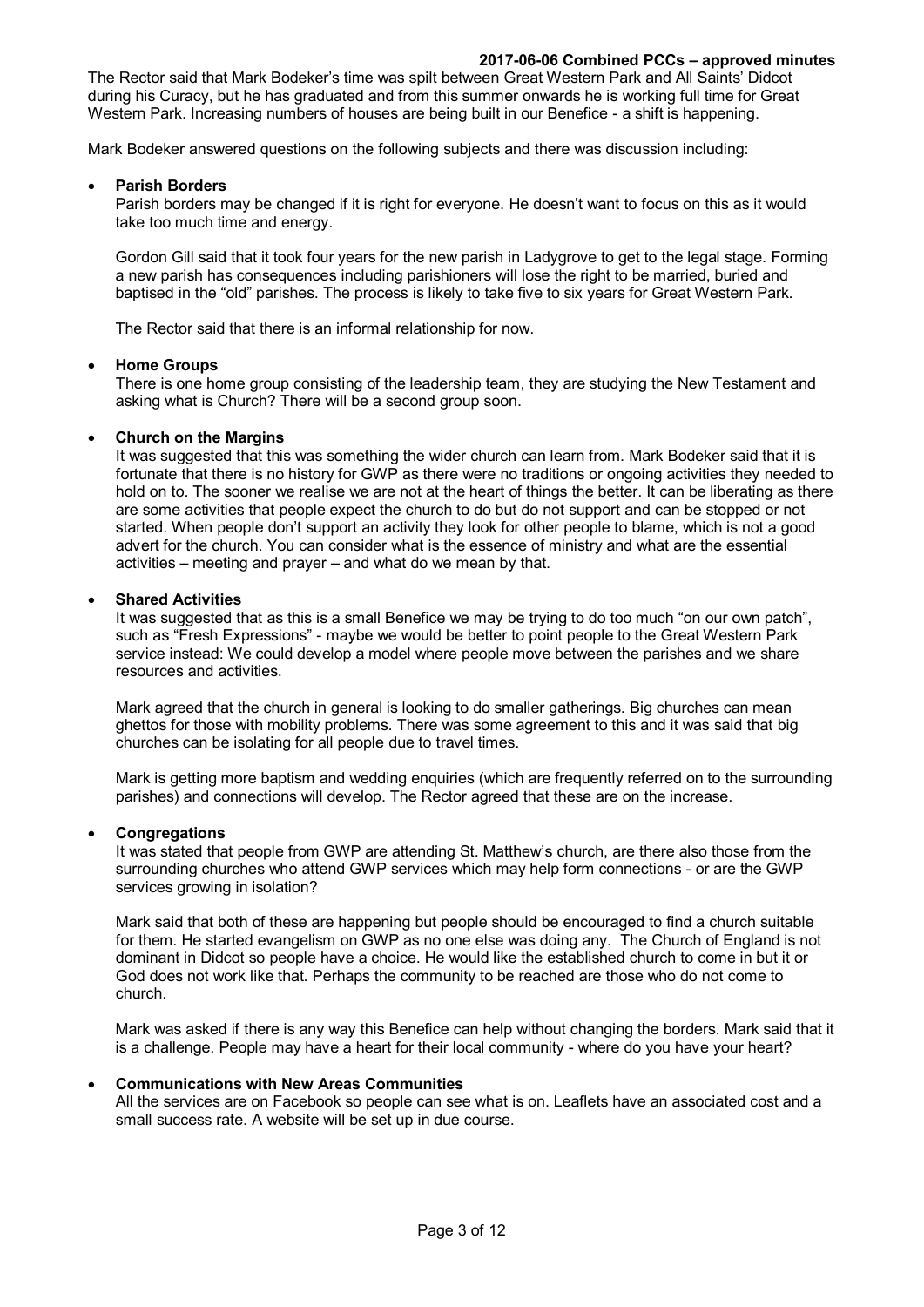## **Local Events**

A PCC member attended two community events at Abingdon and Chilton recently. Five churches were represented at the Abingdon event with children's activities and none at the Chilton event. Should Harwell and Chilton or GWP churches be represented at these events?

Mark said that all these things are important. Our churches are small so we are limited in how many activities we can commit to – we would need to commit to these activities for several years. He has been careful up to now to separate community and church events. There is a welcome leaflet.

Gordon Gill said that the Sunday services have 36 people attending who are under 30 years old and 30 people over 30 years old. It is a very young congregation comparatively that is only being seen elsewhere locally at the Baptist and Community Churches.

## **Youth Ministry**

The CFW asked how Mark was pitching his ministry and if it was youth oriented. Mark said that the leadership team is young so they started with their age group. Even younger people and retired people (who are downsizing) are moving in to GWP.

The Rector concluded by asking for prayer for Mark and his ministry. Mark thanked everyone for listening.

The meeting stopped for a short break at 20:41 and resumed at 20:47.

Item B1 was taken at this point

## **B1 Children, Youth and Families**

## **B 1.1 Update and Plans**

Paper L applies - Work undertaken since the February 2017 meeting and Work Pending up to the September meeting. The Children and Families Worker (CFW) distributed copies of the paper and apologised that it was not available before the meeting.

The CFW answered questions:

- The reorganisation of the St. Matthews' Sunday Groups Pathfinders and Kids Church is required because the burden of leading Pathfinders is on only two people at the moment. There will be a meeting to reorganise the ministries.
- The Creation Conference takes place in Birmingham. It is run by Genesis creation apologetics and is open to all. The CFW will promote this to the young people. The Rector said that he is taking an interest in the arrangements for this.
- A contingent from the Benefice will go to Soul Survivor. The Rector said that this event can be really valuable.

## **B 1.2 CFW Options 2017 Onwards**

These papers refer:

Paper A: The report of the Employment Group that was commissioned at the February 2017 CPCC meeting. Presented to the Extraordinary Combined PCC Meeting on 23<sup>rd</sup> May 2017

Paper L: An interim report of the Extraordinary Combined PCC Meeting on 23<sup>rd</sup> May 2017 containing the proposals agreed at the meeting.

The Rector said that the ECPCC meeting had taken place and read out the proposals agreed at the meeting. Since the meeting the Rector and CFW had met and the CFW was content with the proposal. The Employment Group has work to complete as the CFW's contract finishes in August.

Pam Rolls reported that Naomi Gibson was stepping down from the Employment Group so a new group member from All Saints' is needed. The Rector asked the group members present if they were happy to continue. Phil Corbishley and Hazel Connelly agreed and it was stated that Martin Gibson and Jean Barton will continue. Sid Gale will also step down.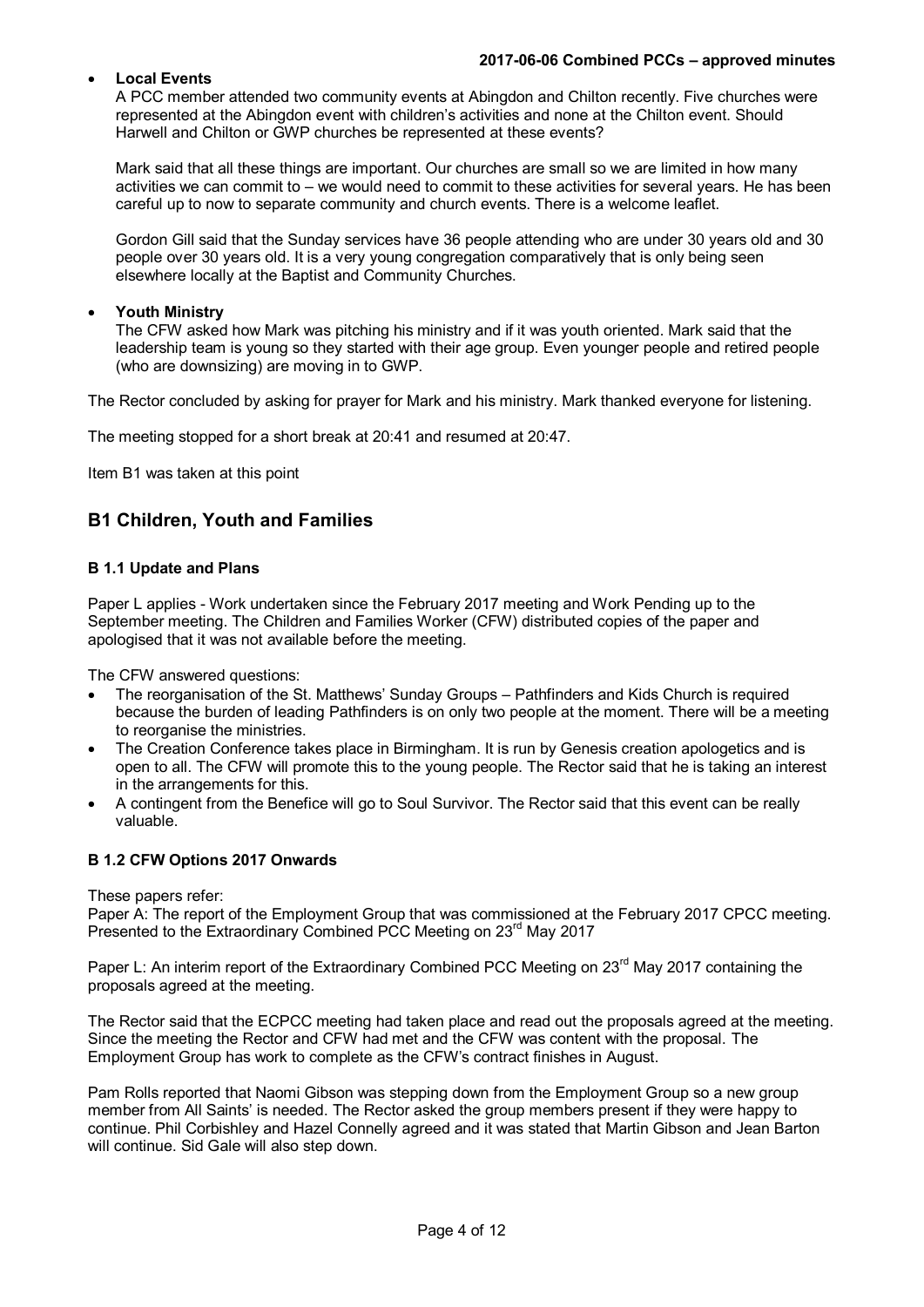An Employment Group member said that they were hoping to get people from the congregations with direct Human Resources experience to join. The group has had two members from each parish so far.

Hazel King volunteered for the group.

## **A2 Apologies for absence**

Apologies were received from: Peter Barclay-Watt (J) Jean Barton, Lizi Bowerman, Martin Gibson, Stuart Gibson (J), Heather House (Safeguarding Officer), Liz Morris (J) and John Pigott.

## **A3 Minutes of Previous Meetings**

These two items were considered together:

## **A 3.1 Minutes of the February 2017 meeting**

## **A 3.2 Minutes of the Extraordinary General Meeting on 23rd May 2017**

These papers refer: Paper I: Minutes of the Combined PCC Meeting February 2017 Paper J: Confidential Minute of the Combined PCC Meeting February 2017 Paper L: Extraordinary Combined PCC Meeting Interim Report

The minutes of the Extraordinary General Meeting were not available so the Secretary produced Paper L on the day of the meeting, containing the proposals that were agreed at the meeting and summarising the next steps.

The Rector said that the Secretary had written the February minutes as a single document. The Rector asked the Secretary to split the document by separating out the CFW's discussion about his role and the subsequent discussion. This was because the CPCC minutes are published on the Benefice website and available to anyone. The Rector and Secretary both considered that due to the sensitive nature and frankness of these discussions it was better that they were not published publically.

The Rector suggested that the Minutes to be published will contain a summary of the items and the proposals agreed and the confidential minute containing the full discussions will be kept confidential, to be retained in the archives and only be available to PCC members. **There was general agreement.**

Discussion ensued:

- It was suggested that as the Confidential minute could be considered to contain personal information and it should be retained only as long as it was relevant (and not be available to future PCC members).
- It was stated that there were no data protection issues.
- The discussion about having two part-time CFWs or one full time CFW is in the Confidential Minute. If this is considered again it would be useful to refer to it and would save future PCC members repeating the discussions and conclusions.
- The CPCC and PCC minutes are kept permanently in the County Archives
- It was stated that the Confidential Minute was like a performance review. The Rector agreed with this. It was stated that it therefore should not be kept.
- The Rector said that if published it would be available to any current or future employer.

There was agreement that Paper J is a Confidential Minute.

There was the following correction to the February minutes: List of Present: Vicky Johnston removed and added to Apologies.

The minutes of the CPCC meeting in February 2017 and the Confidential Minute of Item B1.2 of the same meeting were duly signed as a correct record by the Rector.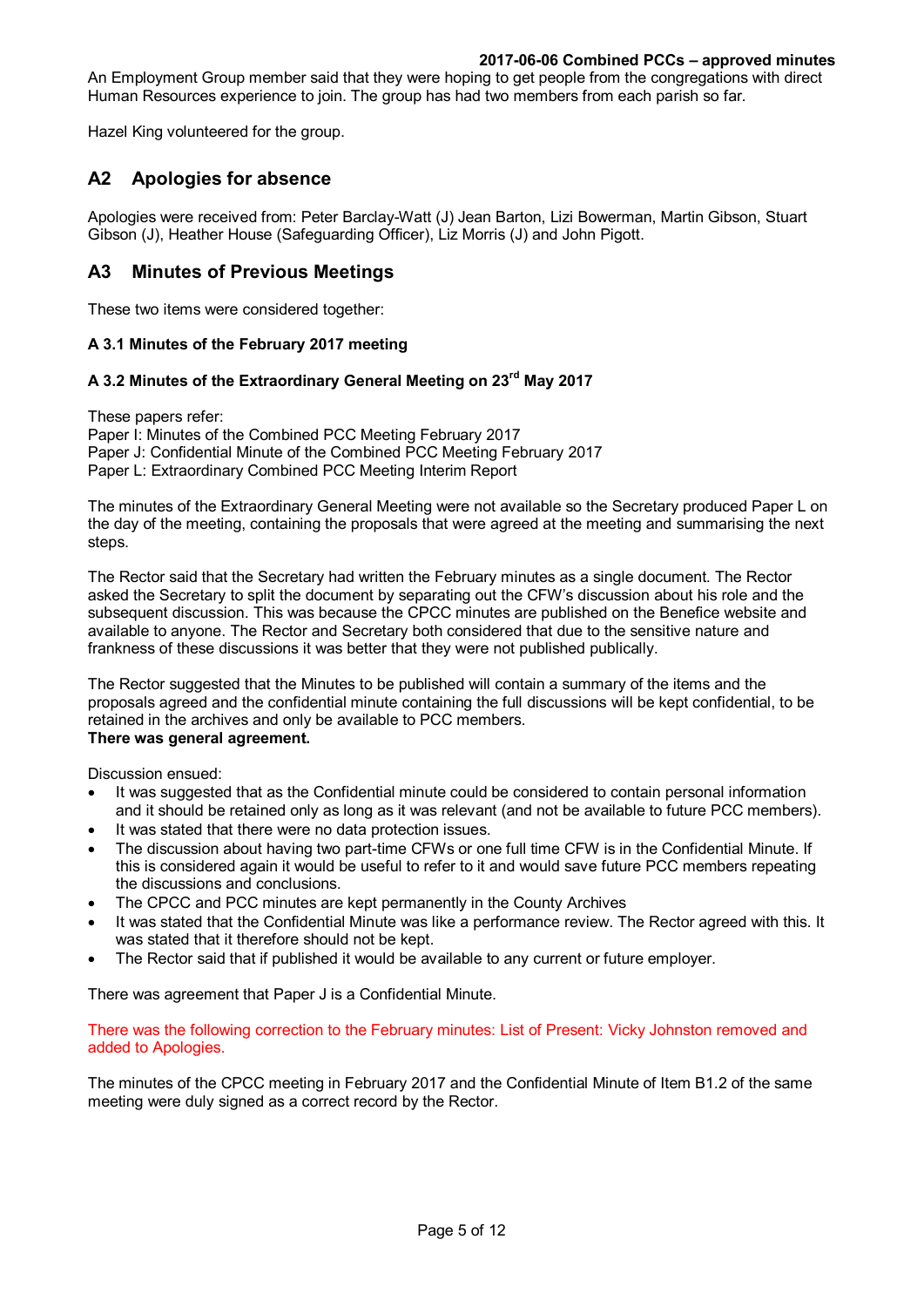## **A4 Actions / Matters arising**

**Item from the November 2016 Meeting:**

**B 2.5.3 Acts 435 ACTION:** Combined PCC Secretary to add to June 2017 Agenda. **STATUS: Complete**

## **B Mission Strands**

## **B 1 Children, Youth and Families**

#### **B 1.1 Update and Plans**

This Item was taken earlier.

#### **B 1.2 CFW Options 2017 Onwards.**

This item was taken earlier.

## **B 2 Evangelism and Discipleship of Adults**

#### **B 2.1 Home Groups**

No report or comments.

#### **B 2.2 Marriage Course**

The Rector reported that Jean and Peter Barton were due to lead a course in the autumn but are no longer available. He asked that should anyone be willing to lead a course for people who are going to get married or have their banns read in the churches to let him know. Course material is available.

#### **B 2.3 Alpha and Christianity Explored**

The Rector said that there are no courses scheduled. The Church Administrator is keeping a list of people who are interested in attending an Alpha Course and a course will be run when there are enough people.

#### **B 2.4 Science and Faith**

Paper D refers: Including: summary of term 2 and 3, possibilities for continuing after term 3.

Carina Lobley reported:

The term two activities had been completed and they are nearing the end of project which is due to finish at the end of the third term. On June 14th Materials Scientist Professor Sir Colin Humphries will give a talk titled "Can a Scientist believe in Miracles?" She asked that PCC members encourage people to attend as there is still plenty of room. It will be publicised on Facebook and the Church Website.

There are only two more sessions of the Family Science Club left. In all 250 people have attended the lectures, a regular group of 30 attend the Family Science sessions and a core of 50 people have been made contacted. Most are already Christians. It has been very positive.

The people running the Science and Faith activities do not want this to stop. Carina asked if the PCCs could agree in principle to some Science and Faith work continuing. This could be Science and Faith as one of the Family Friday meetings. A group has volunteered to do an afternoon at this year's Holiday Club. Another possibility is an activity day during half terms. They are suggesting a frequency of one event or activity every two months. There is no specific proposal yet.

The funding is for this year and is not ongoing, so PCC funding would be needed. She asked PCC members to think and pray about this.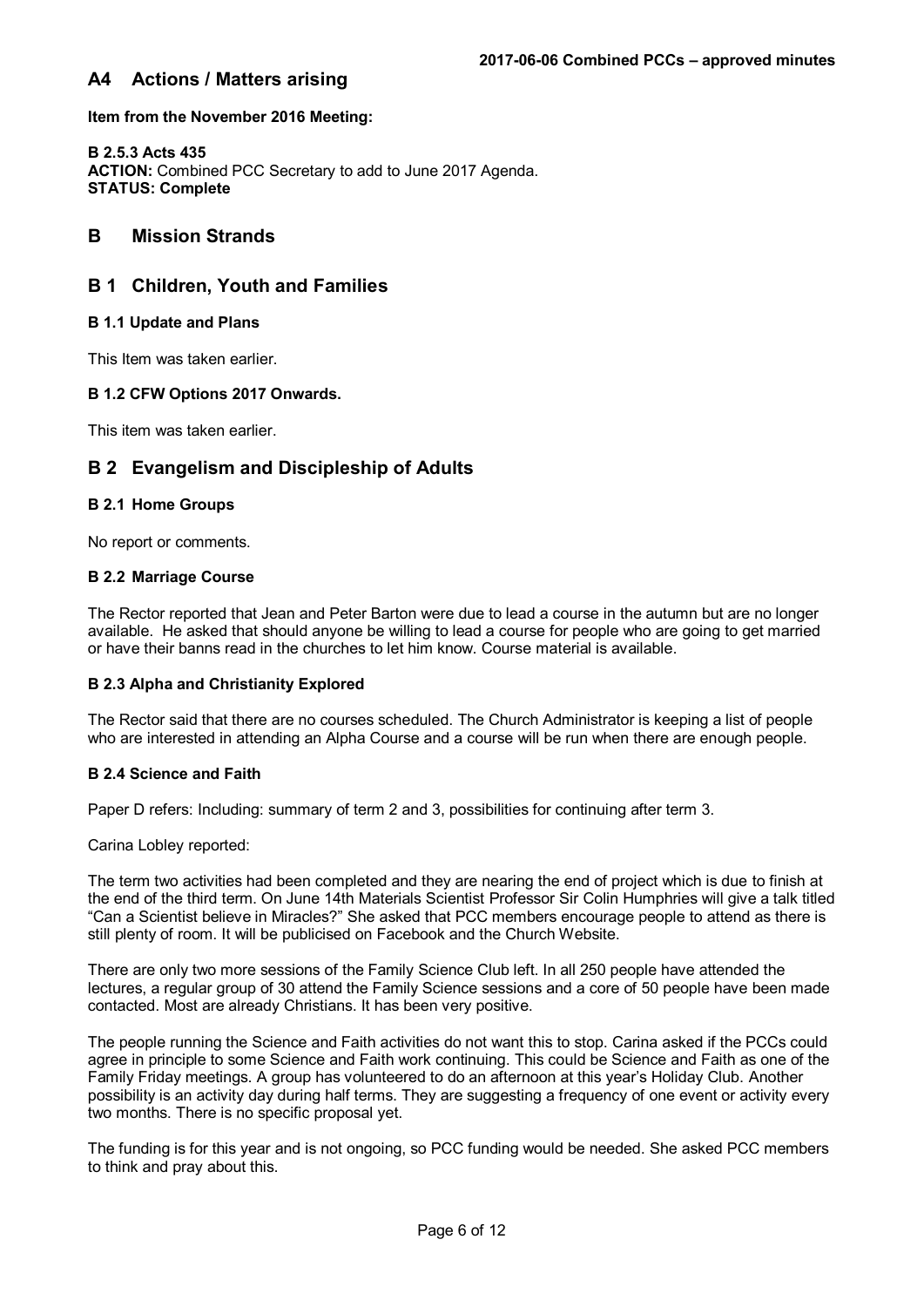Discussion ensued and the Rector and Carina Lobley answered questions:

- The Rector said that there was an appetite for the discussion group to continue.
- Gordon Gill asked if Jennifer Brown could do a presentation to the PCCs. She is the Science Missioner for the Deanery, covering Harwell Campus, Culham Science Park and others. Her funding comes from the same place as the Science and Faith funding. Carina said that this does tie in. Jennifer had run a session at her workplace.
- Carina Lobley said that she could produce a proposal for consideration at the September PCC.

**ACTION:** Carina Lobley to produce proposal.

#### **There was general agreement that for the Science and Faith strand to continue.**

The Rector thanked Carina Lobley for her report and work. She and the Rector are Co-Directors but it is mainly Carina's work.

#### **B 2.5 Responding to Financial Need**

#### **B 2.5.1 Christians Against Poverty (CAP) Money Courses**

The Rector read out the following report on behalf of Naomi Gibson:

We continue to run a course each month. Sid and Alison Gale are about to do the last session on a one to one basis with a lady from Didcot who also is being helped by the CAP debt centre.

We have a course starting on Saturday in Chilton Village Hall and to date have no delegates. We continue to pray that those who can be helped will see the publicity and come along. Liz Roberts has had a few enquiries though Facebook but they haven't signed up. We will go along on Saturday just in case someone drops in.

We have a planning meeting next week to discuss future courses.

#### **B 2.5.2 CAP Centre**

The Rector reported that he had attended a meeting with Naomi Gibson. The candidate for the CAP Centre debt coach has been approved by the CAP headquarters in Bradford. They will be trained then start work across Didcot and Wallingford and surrounding areas.

The CAP money coaches are meeting on Tuesday to consider potential developments.

#### **B 2.5.3 Acts 435**

The Rector had introduced this initiative at a previous CPCC meeting. There were no further comments.

#### **B 2.5.4 Didcot Emergency Foodbank**

The Rector reported that there was an update published in the Noticesheets: a new coordinator had been appointed, also demand is high and the churches were thanked for our support.

The Rector is giving out more Food Bank vouchers over the last few months. This initiative is not advertised but spreads by word of mouth. Harwell School also distributes vouchers.

A PCC member asked if there was anything else we could provide such as clothes or bedding. The Rector replied that help is being given informally in the churches – people see a need and respond. The Rector will discuss this with the CAP money coaches as concerned people. Please pass any suggestions to Naomi Gibson.

-Sid Gale said that the CAP Money course is being deemphasised and the Life Skills course is getting promoted instead on the CAP website, so should we consider running this course. The Rector said that this would also be discussed at the meeting. Another CAP coach said that the CAP money course was now part of the Life Skills course.

The Rector said that this is becoming an increasing issue locally.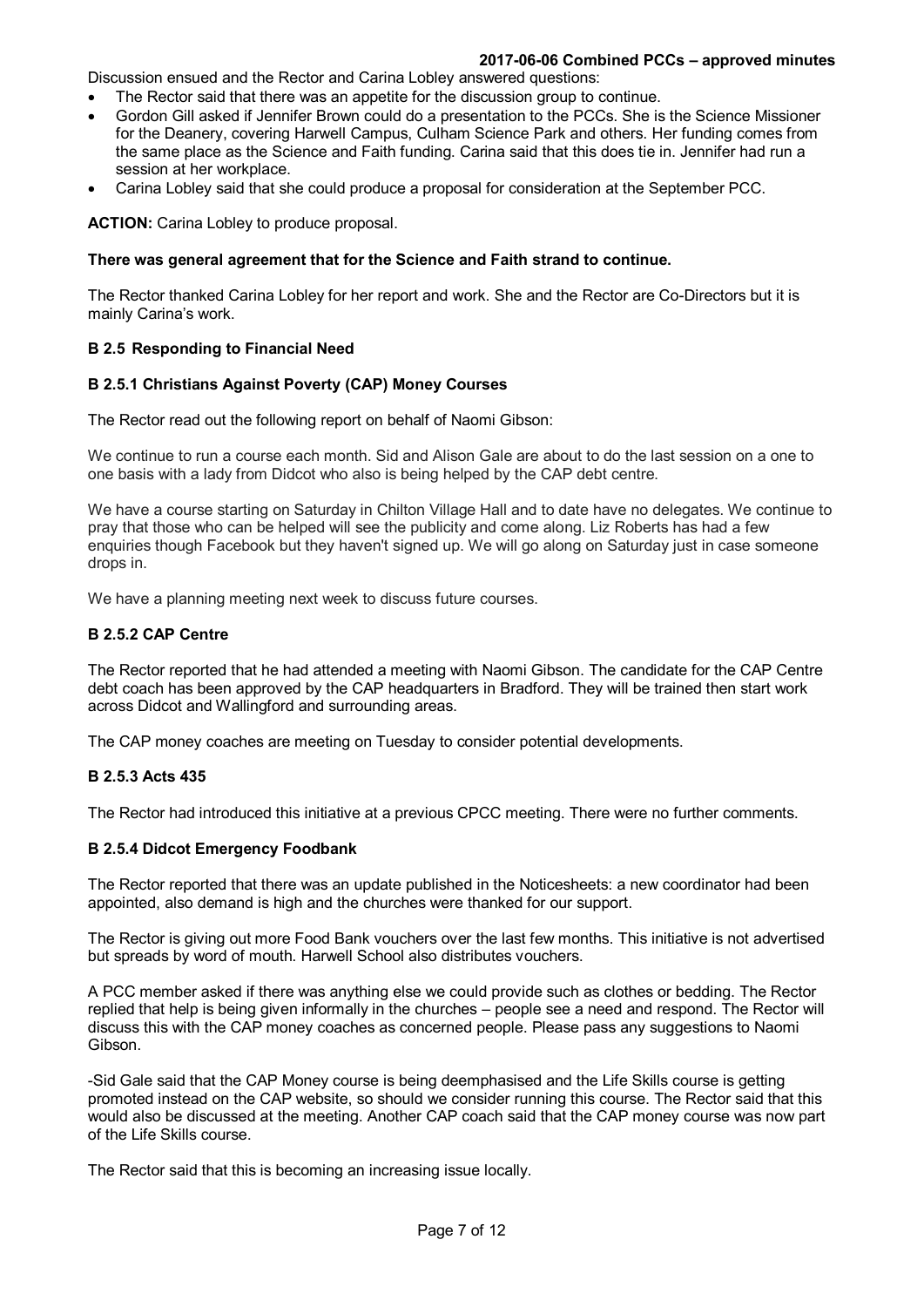#### **B 2.6 Social and Community**

#### **B 2.6.1 Walking Group**

Sid Gale reported that the walking group continues and the most recent walk organised by Tim Paget was well attended. The next walk will be Sunday 11<sup>th</sup> June.

In response to a question the Rector said that the barbeque after the service on the same day is being run by The King's Church, using Harwell Scouts' barbeques, for CAP clients and is not a general social activity.

#### **B 2.6.2 Harvest 2017**

The Rector asked if anyone had any suggestions – any celebrations in St Matthew's church will depend on the progress of the refurbishment. It was stated that it was too soon to plan anything.

#### **B 2.6.3 Benefice Away Day**

The Rector and Church Administrator reminded those present that there is a Benefice Seaside trip on Saturday 9<sup>th</sup> September.

## **B 3 Pastoral Care**

Paper G refers: Including reports on: visiting teams, Easter Home Communion and Generation Gold Service. There will be a season in the autumn on the theme of "Journeying Together" which will encourage our congregations to care for one another, including a series of sermons and Home Group Studies currently being planned by a small team.

Pam Rolls answered a question stating that there is one pastoral care team in each parish. More volunteers are welcome. She has general oversight of this activity.

The Rector said that "Journeying Together" will be the focus for September and October, there is more information to come. He thanked Pam for her work, this is a particularly unseen area which it is important to report or it will be overlooked.

## **B 4 World Mission**

Paper H refers:

Helen Brook said that the paper explains how the World Mission group is proposing to change how the churches support mission. The Anglican Church has an initiative called "The Five Points of Mission" and the group is structuring the supported Mission Organisations around these point. The five points and organisations are:

- 1. To proclaim the Good News of the Kingdom Mission Aviation Fellowship.
- 2. To teach, baptise and nurture new believers Scripture Union.
- 3. To respond to human need by loving service The Leprosy Mission.
- 4. To transform unjust structures of society, to challenge violence of every kind and pursue peace and reconciliation – Christian Solidarity Worldwide.
- 5. To strive to safeguard the integrity of creation, and sustain and renew the life of the earth A Rocha.

World Mission Focus is coming up. Each organisation could be associated with more than one point but they are by the point which is their primary focus.

The effect has been to cease support of a couple of organisations. The group is proposing that in future the PCCs first support our Mission Partners and the remaining funds are split between these five organisations.

The Rector thanked the World Mission Group for their work on the proposal which involved a number of meetings and discussions.

Discussion ensued:

- It was stated that this was not a proposal for approval at this meeting but to get the meeting's thoughts.
- A PCC member welcomed the strategy and a structured approach rather than historical continuation.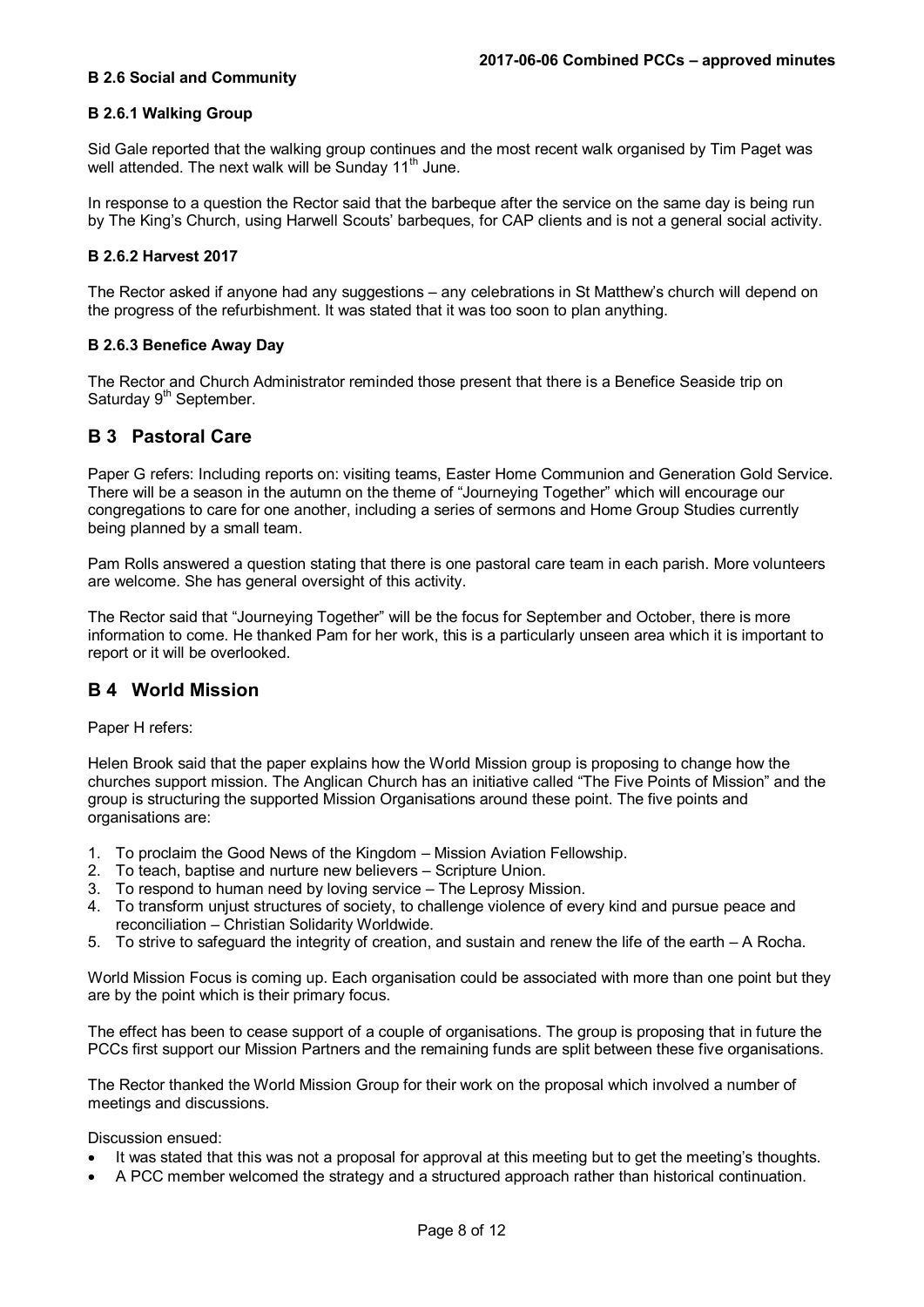A PCC member was concerned about the Barnabas Trust (support is ceasing for this organisation) as it is a small charity, which was well thought of up to now.

Helen Brook replied that the group had considered this organisation with the others. A member of the group looked at each charity on the Charity Commission website to look at the work it does and the effects they have. Concerns have been raised about the Barnabas Trust in the general Christian Community. The group looked at the trustees' report which raised more concerns so the decision was made to move to another organisation that does similar work.

Any charity must have internal checks and publish reports. It is a good point that we must be very careful when we are supporting individuals that are not connected with an organisation regulated by the Charity Commission, especially overseas without a third party to ensure accountability locally. We should bear this in mind with new organisations and those we continue to support.

The Rector said that due diligence is important. A PCC member asked if the Diocese or Church of England does this.

Helen Brook replied that most missionary organisations will be connected with Global Connections, an organisation which ensures each organisation is following the correct procedures and care of its people.

 A PCC member said that whilst these organisations had been looked at carefully, are there any other organisations supported by the Benefice that are outside of the World Mission Group's remit?

Helen Brook said that this includes Tear Fund and others. The Rector said that these organisations are assessed on an individual basis and also includes Women's Refuge and Christian Aid. They are not under the World Mission Group's remit but should be considered in due course. There was some agreement to this.

The Rector said that there is work to do on the budget. It will be the focus for this season with sermons on the Five Marks of Mission and an introduction over six weeks.

Helen Brook said that Sid Gale has stepped down from the group and she thanked him for his work and others for their prayer and support of the group. New group members are welcome. Harwell parish is now under represented - it would be good to have four group members from each parish.

The Rector said that there will be a short combined item at the individual PCC meetings in July to consider the budget proposal.

## **B 5 Worship Services**

## **B 5.1 Fresh Expression Service**

The Rector reported that there will possibly be a launch in the autumn following on from Holiday Club. The service will be on the afternoon of the second Sunday of each month. It will possibly have a link with the Family Science Club. A small group of interested people is considering organising this, others are welcome to join them.

The Rector answered questions replying that it is possible that there will be a more frequent gathering of the core group to plan the services and for fellowship and worship. The venue is to be decided. We are slowly moving towards a start.

## **B 5.2 "Section 23"**

This item was completed at the last meeting and left on the agenda in error.

## **B 5.3 Songs of Praise 2018**

The Rector said that we should aim to host this in the marquee at next year's Harwell Feast.

## **B 5.4 Services on Christmas Eve**

Paper C refers: Background including the dates of Advent Services this year, the usual arrangements across the Benefice for Advent services and proposed dates and times of Advent services for this year.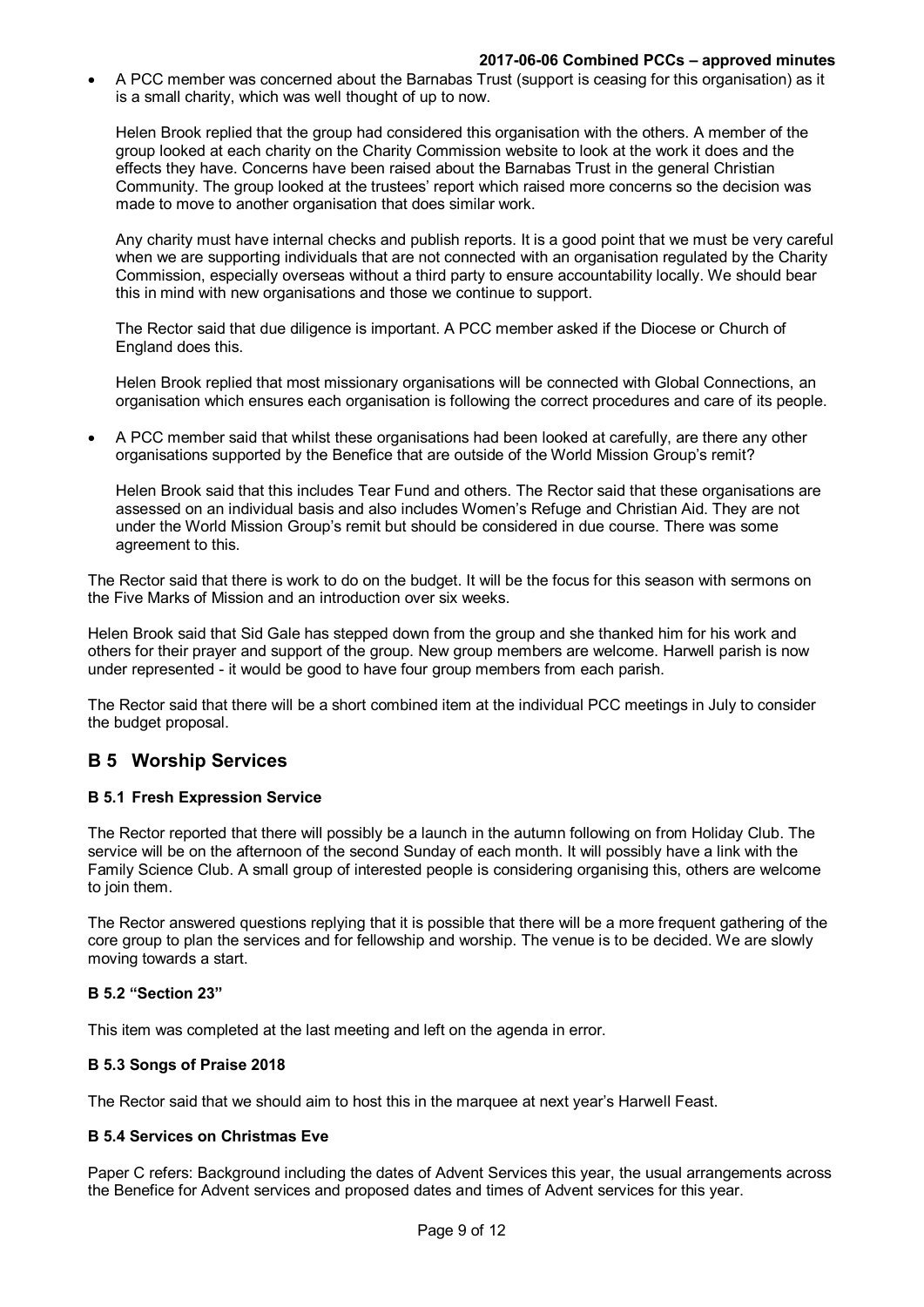The Rector said that there are a couple of errors in the paper: 3<sup>rd</sup> December is Advent 1 and Christmas Eve is Advent 4. It was stated that the errors have no effect on the proposal. It was stated that it is a very short Advent this year whereas last year's was the longest.

The Rector introduced the three elements of the plan and discussion:

## **Proposal 1**

We follow the precedent for alternating the Carol services in the two weeks before Christmas which this year gives All Saints' Carol Services on  $10^{th}$  December and St. Matthew's on  $17^{th}$  December. **There was general agreement to this. No Objections.**

## **Proposal 2**

The 8am Communion Service due to be held at All Saints' on Christmas Eve should be cancelled as otherwise there will be too many services. This requires formal approval by the All Saints' PCC.

Discussion ensued and it was stated that there are 8am services due at both churches the following day (Christmas Day).

# **No Objections.**

#### **Proposal 3**

New Year's Eve Watchnight Service on Sunday 31<sup>st</sup> December at 11:30pm at All Saints'.

The Rector asked if this had been done before. Discussion ensued:

- The last one was for year 2000. It was also suggested for 2010.
- The Chilton PCC has discussed this and feels that it is a good idea and could be held every year. However 6:15pm would be a better time than 11:30pm, so that you can host or attend another event without leaving at an odd time.
- There was some agreement to an earlier time.
- The Rector said that he is open to either time.
- At another church there were bible readings and prayer starting at 11:30pm and finishing at 2 or 3am. Other churches have held all night events.
- The Leadership Team would be very tired after a late service so the earlier one would be better.
- An earlier time makes more sense. Another church had a service then so you could attend the service and a party from 7 or 7:30pm.
- A 6:15pm service would cause fewer problems with the New Year bell ringing.

The Rector said that he sensed agreement to having the Watchnight Service at an earlier time. **There was general agreement to this. No Objections.**

## **C Facilitation and Partnership**

## **C 1 Communications and Operations**

Paper B refers: Report of Church Administrator's work October 2016 to date and progress with her training course, also plans for the next few months.

It was stated that the Church Administrator had been very busy.

There was discussion of a lack of service sheets at a recent service.

The Church Administrator said that she would highlight the clergy days off in communications – The Rector on Wednesday and Pam Rolls on Friday.

The Rector said thanked the Church Administrator for all her work.

## **C 2 Stewardship and Finances**

It was stated that the group had not met so there was no update.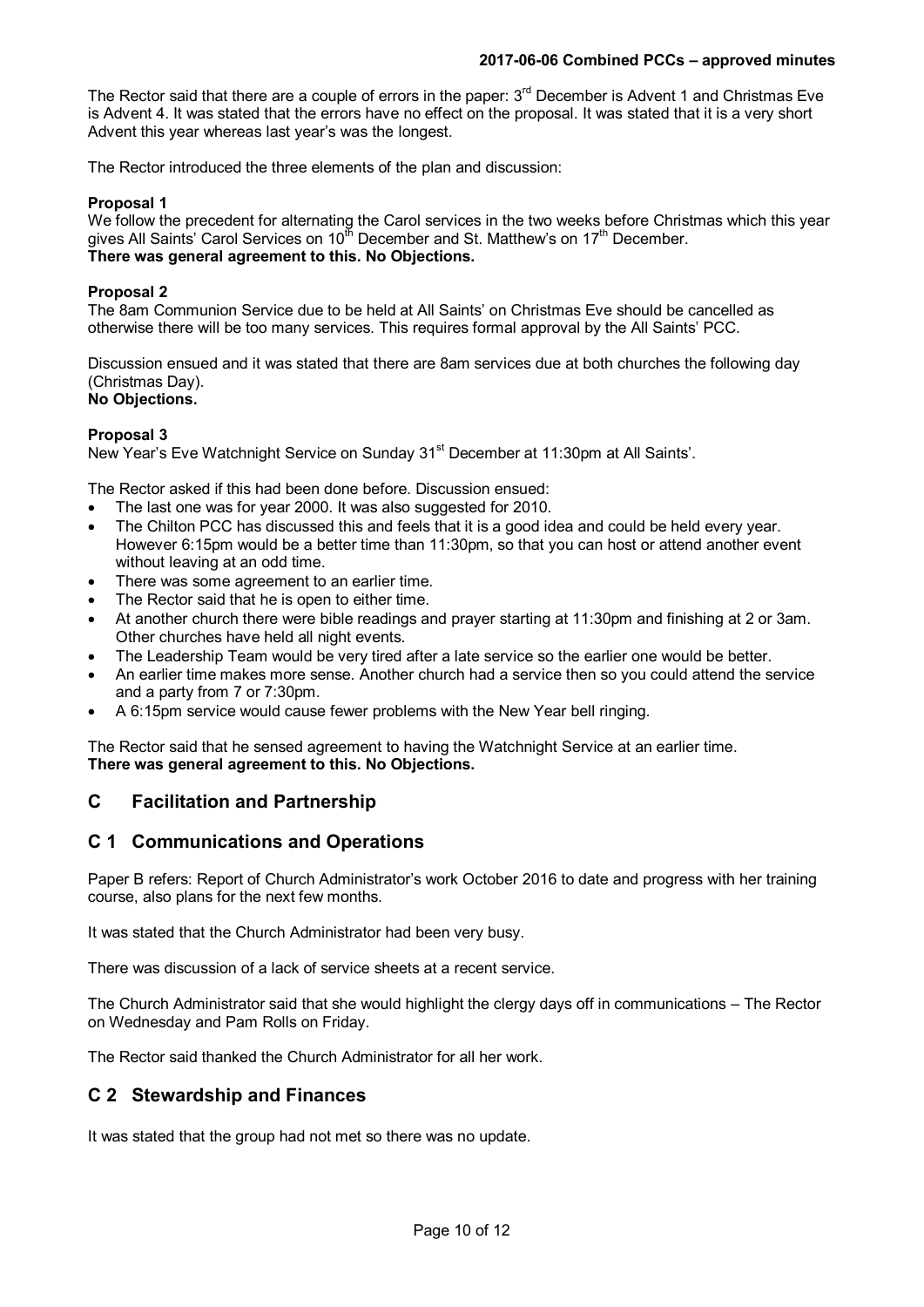## **C 3 Safeguarding**

## **C 3.1 Update and Plans**

Paper E refers: Nothing to report for the previous quarter and the Safeguarding Officer will check all Holiday Club helpers have valid DBS checks.

The Rector read this to the meeting on behalf of the Safeguarding Officer.

#### **C3.2 Annual Renewal of Safeguarding Policy**

Paper F refers: Safeguarding Policy 2017

The Rector said that the policy needs to be adopted by the Combined PCCs as Safeguarding is delegated by the individual PCCs to the Combined PCC. It is identical to last year's policy with new dates.

Discussion ensued:

- Local school staff have recently completed a brief County Council course on radicalisation should we also do this? It was stated that we are not obliged to do this as we are not a state body. The Rector said that it may follow in due course.
- It would be good to publicise the Safeguarding Officer's name e.g. on the Service Sheet. It was stated that photographs of the Safeguarding Officer and Deputy were on display in the Church porches.

The Rector said he would consult with the Church Administrator and the Safeguarding Officer.

The Church Administrator said that she gives Safeguarding Cards to all of the Holiday Club volunteers which would catch many of the Church volunteers.

#### **PROPOSAL: That the Safeguarding Policy 2017 is Adopted. PROPOSED: Rector CARRIED UNANIMOUSLY – JOINT PCC APPROVAL BY IMPLICATION**

## **C 4 Staffing and Leadership**

#### **C 4.1 Update and Plans**

No report or comments.

#### **C 4.2 The Licensing of Revd. Jan Radford as Assistant Minister**

Paper K refers: Licensing Proposal and Background. For the License to be issued a letter from the Rector is required along with the support of the PCCs. The Rector is very content to propose that Jan is licensed to our Benefice in this way.

The Rector said that Revd. Radford was just finishing her Curacy, which was split between this Benefice and the John Radcliffe Hospital in Oxford. She had been an excellent Curate and passed with flying colours.

Bishop Colin is happy for her to be licensed here. Another option is for to be given Permission to Officiate as is Jean Barton and Joan Impey – they can minister outside the Benefice but Jan Radford wanted to be based here. Bishop Colin is asking for the support of the PCCs for this proposed ministry. The proposal includes Jan Radford becoming an Assistant Minister.

Discussion ensued and the Rector answered questions:

- Jan Radford will be self supporting here and will continue to be employed as a Chaplain at the Oxford Hospitals. She is entitled to claim travel expenses from the Benefice.
- It was suggested that Jan Radford should have a Job Description or work plan to be fair to her so she and the Benefice know what work was expected of her. Transparency is important on this matter. The Rector said that this is to be arranged and it will be similar to Pam Rolls' agreement.
- It was stated that OLMs work so many hours per week for the church which includes Sermon preparation etc.